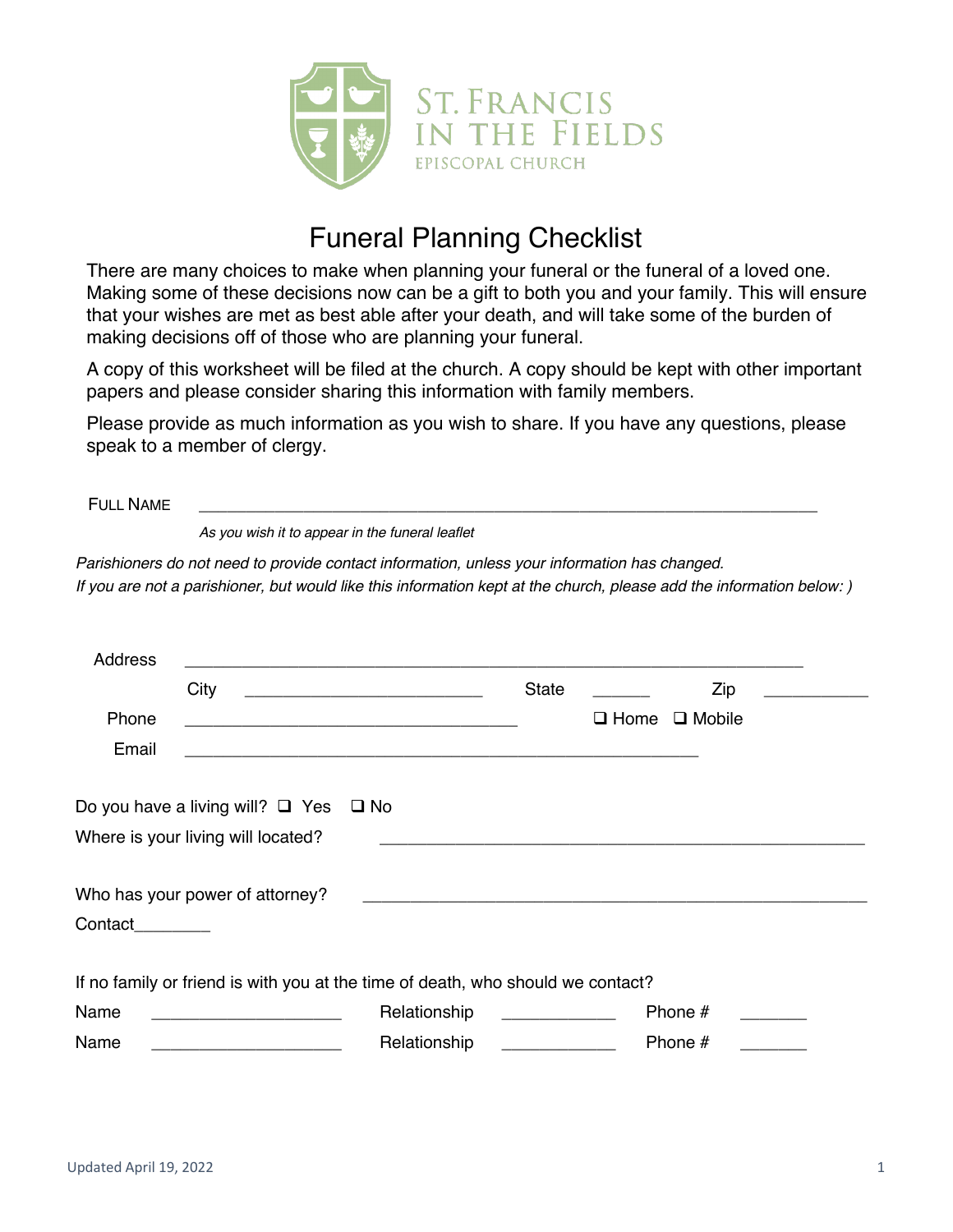# PRE-ARRANGEMENTS

| <b>VISITATION</b>                                                                                                               |  |  |  |  |
|---------------------------------------------------------------------------------------------------------------------------------|--|--|--|--|
| $\Box$ Please arrange a visitation at:                                                                                          |  |  |  |  |
| $\Box$ Visitation at St. Francis in the Fields, prior to the service                                                            |  |  |  |  |
| <b>Q</b> Pearson Funeral Home                                                                                                   |  |  |  |  |
| □ Ratterman Brothers Funeral Home                                                                                               |  |  |  |  |
| Other Funeral Home                                                                                                              |  |  |  |  |
| Name                                                                                                                            |  |  |  |  |
| Address                                                                                                                         |  |  |  |  |
| State _____<br>City<br><u> 1980 - Johann Barbara, martin a</u><br>$Zip \_$                                                      |  |  |  |  |
| Phone                                                                                                                           |  |  |  |  |
| $\Box$ I do not want a visitation                                                                                               |  |  |  |  |
| <b>HANDLING OF THE BODY</b>                                                                                                     |  |  |  |  |
| I WISH MY REMAINS TO BE:                                                                                                        |  |  |  |  |
| $\Box$ Buried                                                                                                                   |  |  |  |  |
| $\Box$ Cremated                                                                                                                 |  |  |  |  |
| AND TO BE INTERNED IN:                                                                                                          |  |  |  |  |
| $\Box$ My burial plot located at:<br><u> 1980 - Jan Samuel Barbara, martin a</u>                                                |  |  |  |  |
| $\Box$ A cemetery to be selected later                                                                                          |  |  |  |  |
| □ St. Francis in the Fields Memorial Garden                                                                                     |  |  |  |  |
|                                                                                                                                 |  |  |  |  |
| (If you wish your ashes to be interred in the St. Francis Memorial Garden, please make arrangements with the parish<br>office.) |  |  |  |  |
|                                                                                                                                 |  |  |  |  |

## FUNERAL SERVICE

- $\Box$  I would like to have my funeral service at St. Francis in the Fields Episcopal Church
- $\Box$  I would like my service to be elsewhere. (Funeral Home, another church, etc.)

Location \_\_\_\_\_\_\_\_\_\_\_\_\_\_\_\_\_\_\_\_\_\_\_\_\_\_\_\_\_\_\_\_\_\_\_\_\_\_\_\_\_\_\_\_\_\_\_\_\_\_\_\_\_\_\_\_\_\_\_\_\_\_\_

SERVICE TYPE

- □ Burial of the Dead, Rite I (traditional language, page 469, Book of Common Prayer)
- $\square$  Burial of the Dead with Holy Eucharist, Rite I
- □ Burial of the Dead, Rite II (contemporary language, page 491, Book of Common Prayer)
- $\square$  Burial of the Dead with Holy Eucharist, Rite II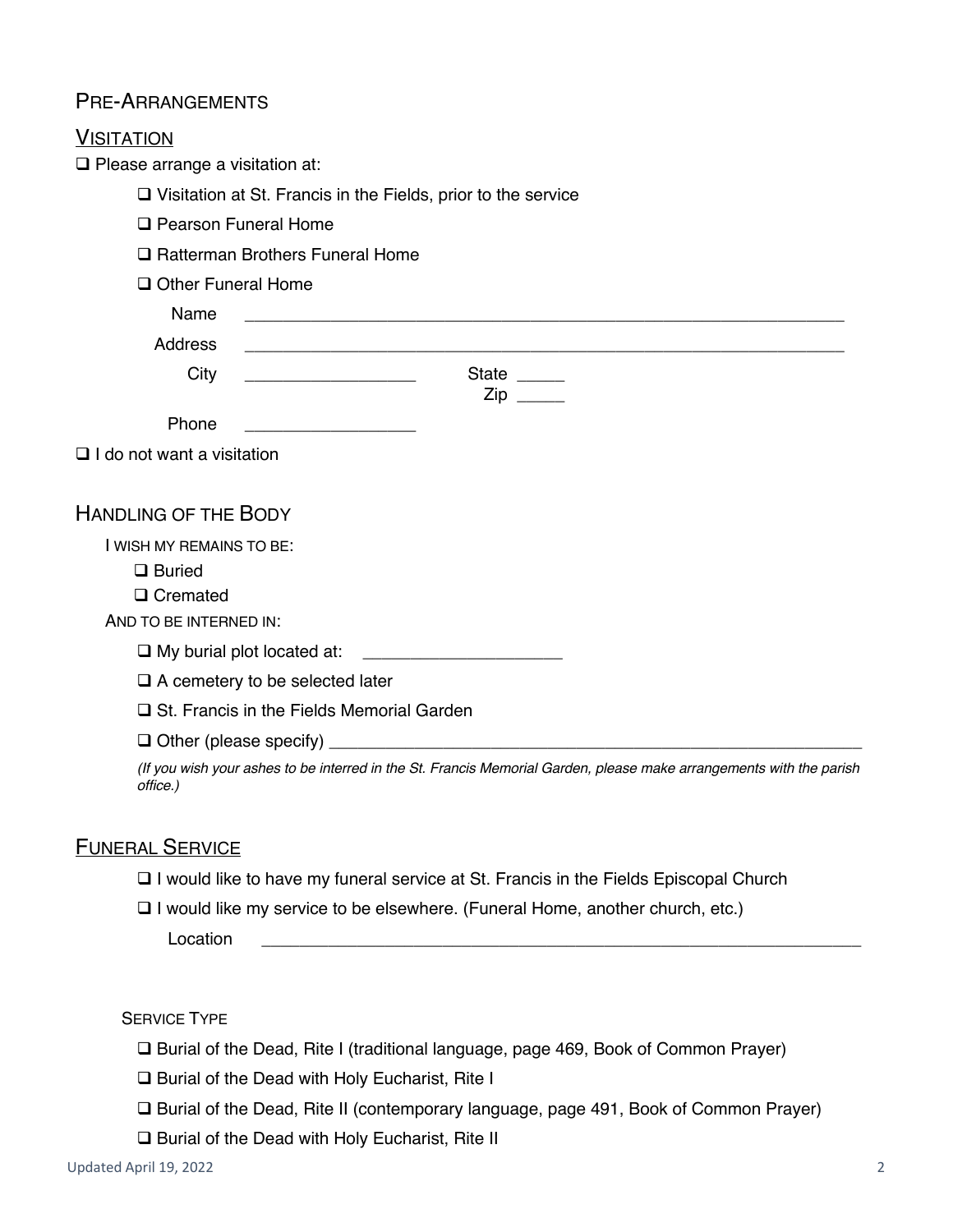SCRIPTURE READINGS (See attached guide, or see 494-495, Book of Common Prayer)

□ Old Testament Lesson:

Read by:

**Q New Testament Lesson:** 

Read by:

 $\Box$  Gospel Lesson:

*(Required for Eucharist. The Gospel lesson is always read by the priest or Deacon)*

PSALMS (See attached or pages 471-479, Book of Common Prayer)

 $\Box$  Psalm # Read by \_\_\_\_\_\_\_\_\_\_\_\_\_\_\_\_\_\_\_\_\_\_\_\_\_\_\_\_\_\_\_\_\_

SERVICE MUSIC

All music should be selected in consultation with the St. Francis Music Director.

MUSIC (See Hymnal 1982 or list or attach others)

q Opening Hymn \_\_\_\_\_\_\_\_\_\_\_\_\_\_\_\_\_\_\_\_\_\_

- q Gospel Hymn\_\_\_\_\_\_\_\_\_\_\_\_\_\_\_\_\_\_\_\_\_\_\_
- q Offertory Hymn\_\_\_\_\_\_\_\_\_\_\_\_\_\_\_\_\_\_\_\_\_\_
- **Q** Communion Hymn \_\_\_\_\_\_\_\_\_\_\_\_\_\_\_\_\_\_\_
- $\Box$  Closing Hymn

Notes on music (additional hymns, service music, instruments, solos, etc.):

MEMORIAL GIFTS should be sent to:

**Q St. Francis in the Fields Episcopal Church** All gifts given to St. Francis are placed in the General Fund unless otherwise specified.

q Other (please specify):\_\_\_\_\_\_\_\_\_\_\_\_\_\_\_\_\_\_\_\_\_\_\_\_\_\_\_\_\_\_\_\_\_\_\_\_\_\_\_\_\_\_\_\_\_

*This information should also be sent to the funeral home who, in most cases, prepares the obituary.*

#### SERVICE PARTICIPANTS

*if you do not have specific servers in mind, St. Francis volunteers are happy to serve.*

 $\Box$  Acolyte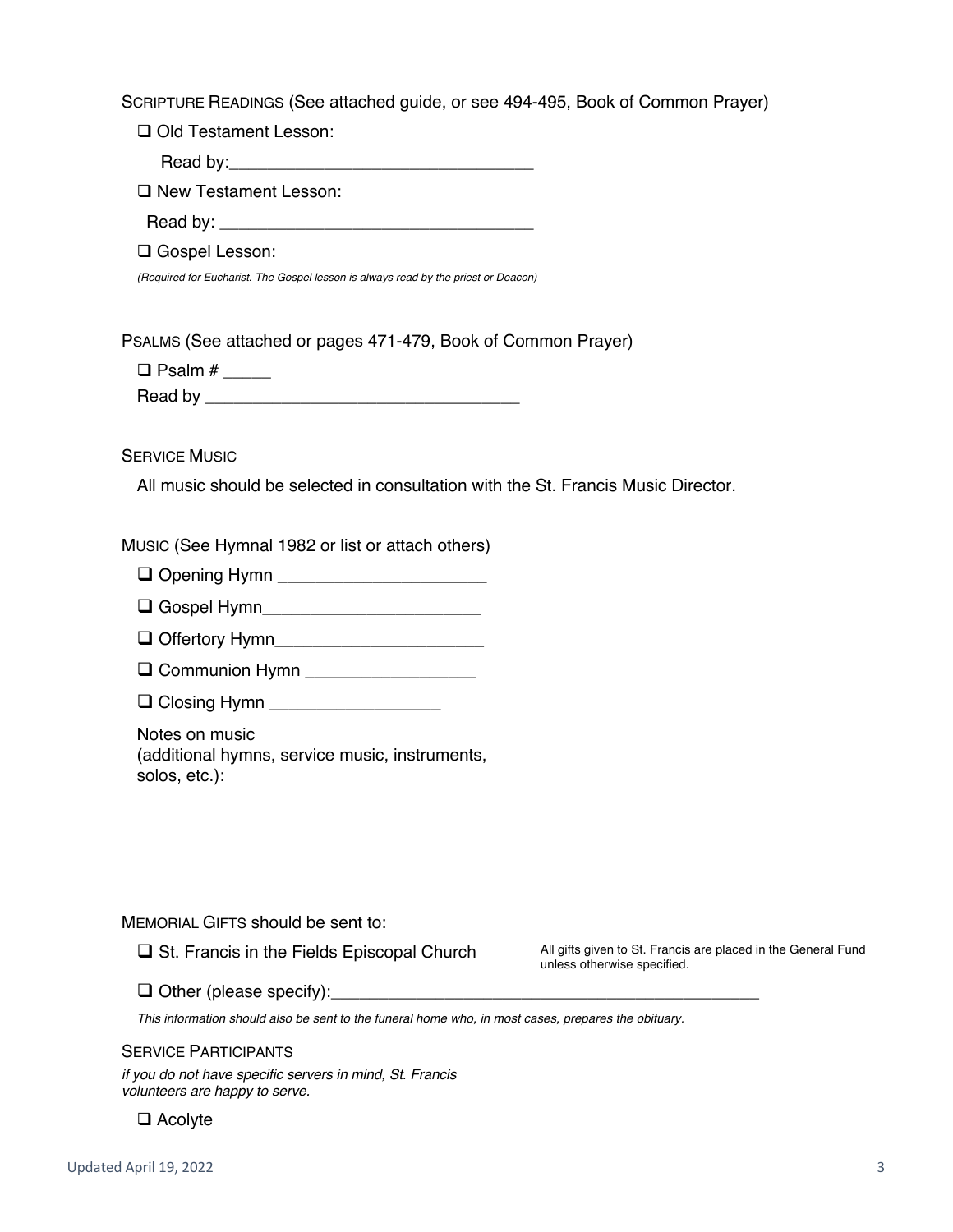$\Box$  Usher

 $\Box$  Chalice

 $\Box$  Pall Bearer(s)

# **OBITUARY**

Help your loved ones by providing information that you would like included in your obituary.

|                           | <u> 1989 - Johann John Stone, meny ambany amin'ny fivondronan-kaominin'i Paris (no ben'ny faritr'i Amerika dia K</u> |  |
|---------------------------|----------------------------------------------------------------------------------------------------------------------|--|
|                           | Father's Full Name: ___________________________ Mother's Full Name: ________________________________                 |  |
|                           |                                                                                                                      |  |
|                           |                                                                                                                      |  |
|                           |                                                                                                                      |  |
|                           |                                                                                                                      |  |
|                           |                                                                                                                      |  |
|                           |                                                                                                                      |  |
|                           |                                                                                                                      |  |
|                           |                                                                                                                      |  |
|                           | <u> 1989 - John Harry Harry Harry Harry Harry Harry Harry Harry Harry Harry Harry Harry Harry Harry Harry Harry</u>  |  |
|                           |                                                                                                                      |  |
| Other notes from my life: |                                                                                                                      |  |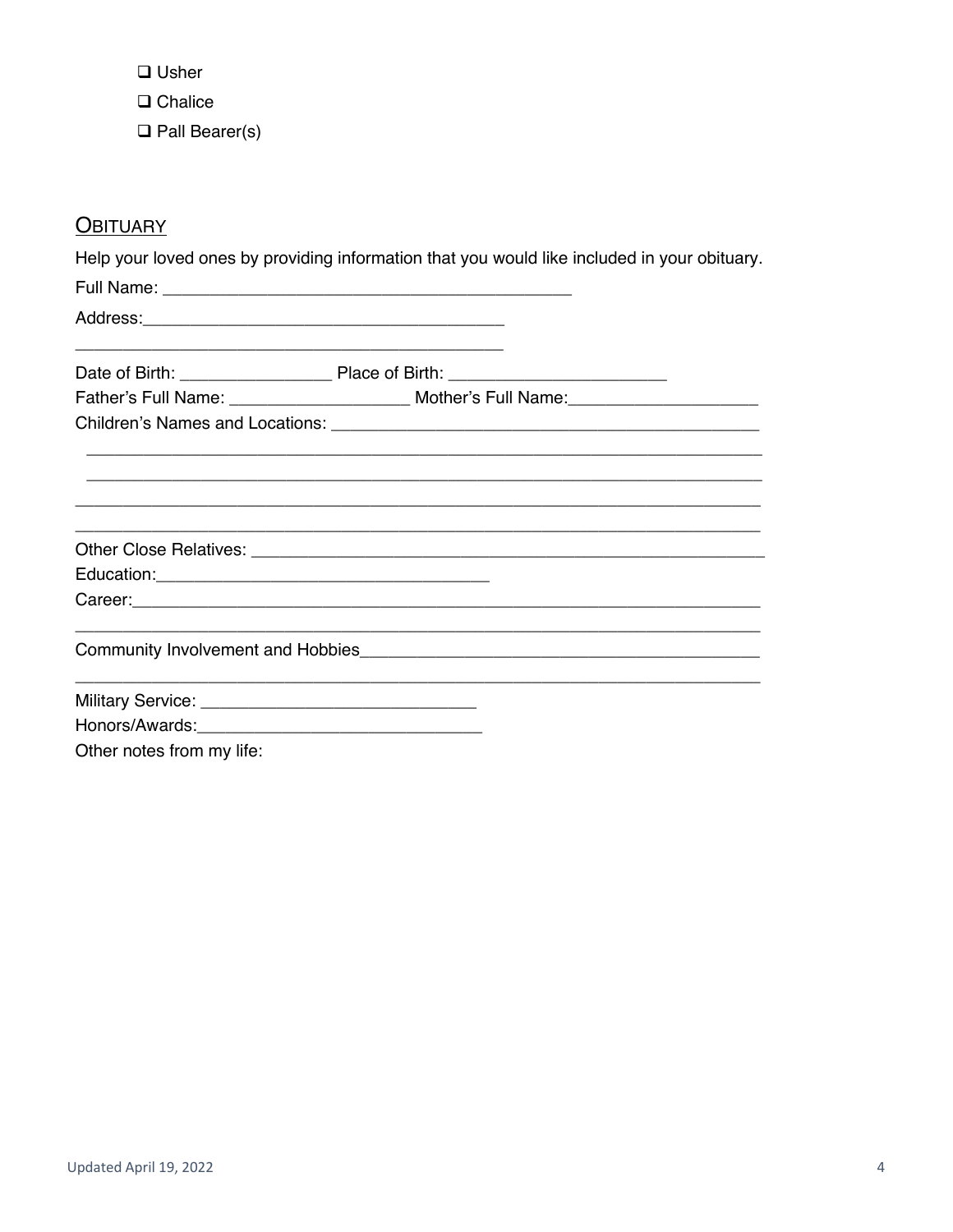Since some requests may be difficult for those who survive me, I affirm that these are guidelines only.

*Signed*\_\_\_\_\_\_\_\_\_\_\_\_\_\_\_\_\_\_\_\_\_\_\_\_\_\_\_\_\_\_\_\_\_ *Date\_\_\_\_\_\_\_\_\_\_\_\_\_\_\_*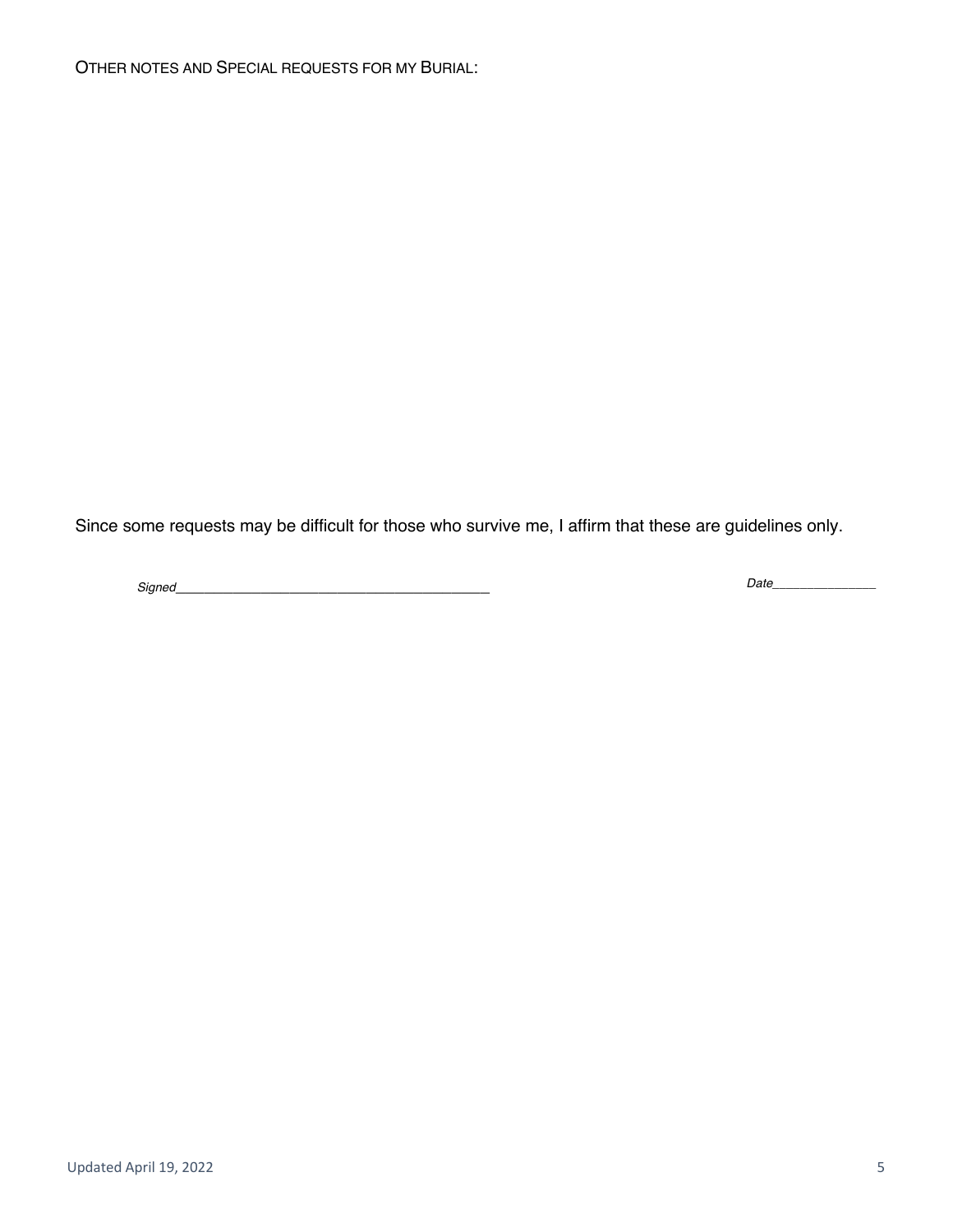

# Funeral Music Guide

Because funerals are--first and foremost--worship services the music selected must glorify God and be drawn from approved liturgical resources.

The Hymnal 1982 is a rich source of appropriate hymns that will offer comfort to be bereaved and express hope and trust in Christ's Resurrection. Below are some popular choices for funerals, though there may be other choices from the Hymnal that have special meaning. All musical selections should be made in consultation with the Director of Music.

- Come Ye Faithful, Raise the Strain
- Alleluia! Alleluia! The Strife Is O'er
- For All the Saints
- Holy, Holy, Holy
- Joyful, Joyful
- Fairest Lord Jesus
- Praise to the Lord, the Almighty
- Praise, My Soul, the King of Heaven
- Lord of All Hopefulness
- I Want to Walk as a Child of the Light
- Crown Him with Many Crowns
- The Church's One Foundation
- Awake, My Soul, Stretch Every Nerve
- Ye Watchers and Ye Holy Ones
- 636, 637 How Firm a Foundation
- 645, 646 The King of Love My Shepherd Is
- Love Divine, All Loves Excelling
- Amazing Grace
- O God, Our Help in Ages Past
- A Mighty Fortress is Our God